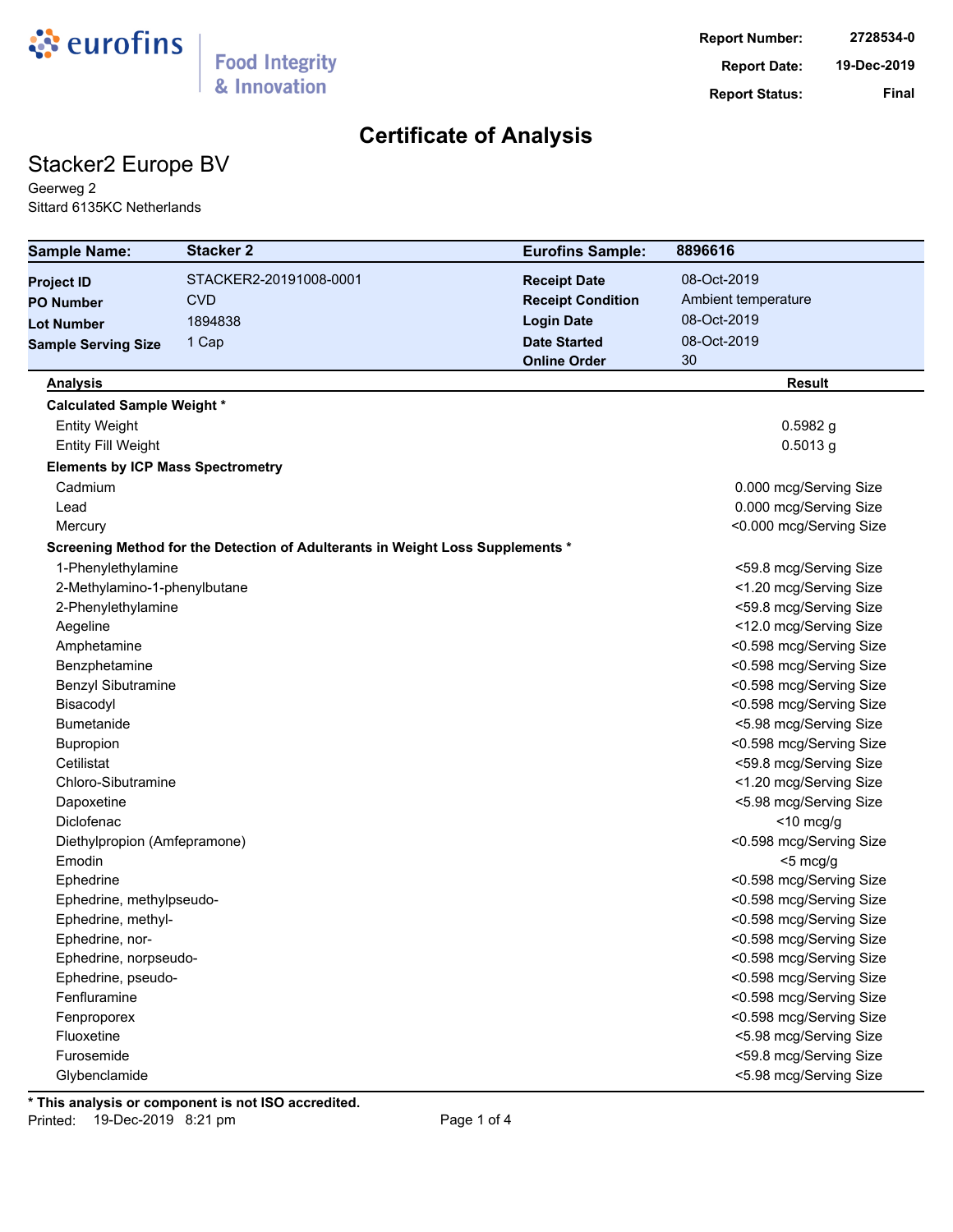

## Stacker2 Europe BV

Geerweg 2 Sittard 6135KC Netherlands

| <b>Sample Name:</b>            | <b>Stacker 2</b>                                                               | <b>Eurofins Sample:</b>  | 8896616                  |
|--------------------------------|--------------------------------------------------------------------------------|--------------------------|--------------------------|
| <b>Project ID</b>              | STACKER2-20191008-0001                                                         | <b>Receipt Date</b>      | 08-Oct-2019              |
| <b>PO Number</b>               | <b>CVD</b>                                                                     | <b>Receipt Condition</b> | Ambient temperature      |
| <b>Lot Number</b>              | 1894838                                                                        | <b>Login Date</b>        | 08-Oct-2019              |
| <b>Sample Serving Size</b>     | 1 Cap                                                                          | <b>Date Started</b>      | 08-Oct-2019              |
|                                |                                                                                | <b>Online Order</b>      | 30                       |
| <b>Analysis</b>                |                                                                                |                          | <b>Result</b>            |
|                                | Screening Method for the Detection of Adulterants in Weight Loss Supplements * |                          |                          |
| Homosibutramine                |                                                                                |                          | <1.20 mcg/Serving Size   |
| Hordenine                      |                                                                                |                          | <2.99 mcg/Serving Size   |
| Lorcaserin                     |                                                                                |                          | <5.98 mcg/Serving Size   |
| Metformin                      |                                                                                |                          | <5.98 mcg/Serving Size   |
| Methylphenethylamine, beta     |                                                                                |                          | <0.598 mcg/Serving Size  |
| N,N-Dimethylphenylethylamine   |                                                                                |                          | <0.598 mcg/Serving Size  |
| N-Desmethyl sertraline         |                                                                                |                          | <5.98 mcg/Serving Size   |
| N-Desmethyl sibutramine        |                                                                                |                          | <0.598 mcg/Serving Size  |
| N-Didesmethyl sibutramine      |                                                                                |                          | <1.20 mcg/Serving Size   |
| N, alpha-Diethylphenethylamine |                                                                                |                          | <0.598 mcg/Serving Size  |
|                                | N-Formyl N,N-Didesmethyl Sibutramine                                           |                          | <1.20 mcg/Serving Size   |
| NIDA-41020                     |                                                                                |                          | <1.20 mcg/Serving Size   |
| N-Methyltryptamine             |                                                                                |                          | <1.20 mcg/Serving Size   |
| N-Methyltyramine               |                                                                                |                          | <0.598 mcg/Serving Size  |
| Octopamine                     |                                                                                |                          | <598 mcg/Serving Size    |
| Orlistat                       |                                                                                |                          | <5.98 mcg/Serving Size   |
| Paroxetine                     |                                                                                |                          | <1.20 mcg/Serving Size   |
| Phendimetrazine                |                                                                                |                          | <0.598 mcg/Serving Size  |
| Phenolphthalein                |                                                                                |                          | <5.98 mcg/Serving Size   |
| Phentermine                    |                                                                                |                          | <1.20 mcg/Serving Size   |
| Phenytoin                      |                                                                                |                          | <59.8 mcg/Serving Size   |
| Picamilon                      |                                                                                |                          | <5.98 mcg/Serving Size   |
| Propranolol                    |                                                                                |                          | <2.99 mcg/Serving Size   |
| Rimonabant                     |                                                                                |                          | <1.20 mcg/Serving Size   |
| Sertraline                     |                                                                                |                          | <0.598 mcg/Serving Size  |
| Sibutramine                    |                                                                                |                          | <0.598 mcg/Serving Size  |
| Synephrine                     |                                                                                |                          | <5.98 mcg/Serving Size   |
| Theobromine                    |                                                                                |                          | 614 mcg/Serving Size     |
| Theophylline                   |                                                                                |                          | 15.4 mcg/Serving Size    |
| Topiramate                     |                                                                                |                          | <12.0 mcg/Serving Size   |
| Tyramine                       |                                                                                |                          | 25.4 mcg/Serving Size    |
|                                | Polycyclic Aromatic Hydrocarbons-Low Level                                     |                          |                          |
| Benz(a)anthracene              |                                                                                |                          | 0.00557 mcg/Serving Size |
| Benzo(a)pyrene                 |                                                                                |                          | 0.00442 mcg/Serving Size |

**\* This analysis or component is not ISO accredited.** Printed: 19-Dec-2019 8:21 pm example 2 of 4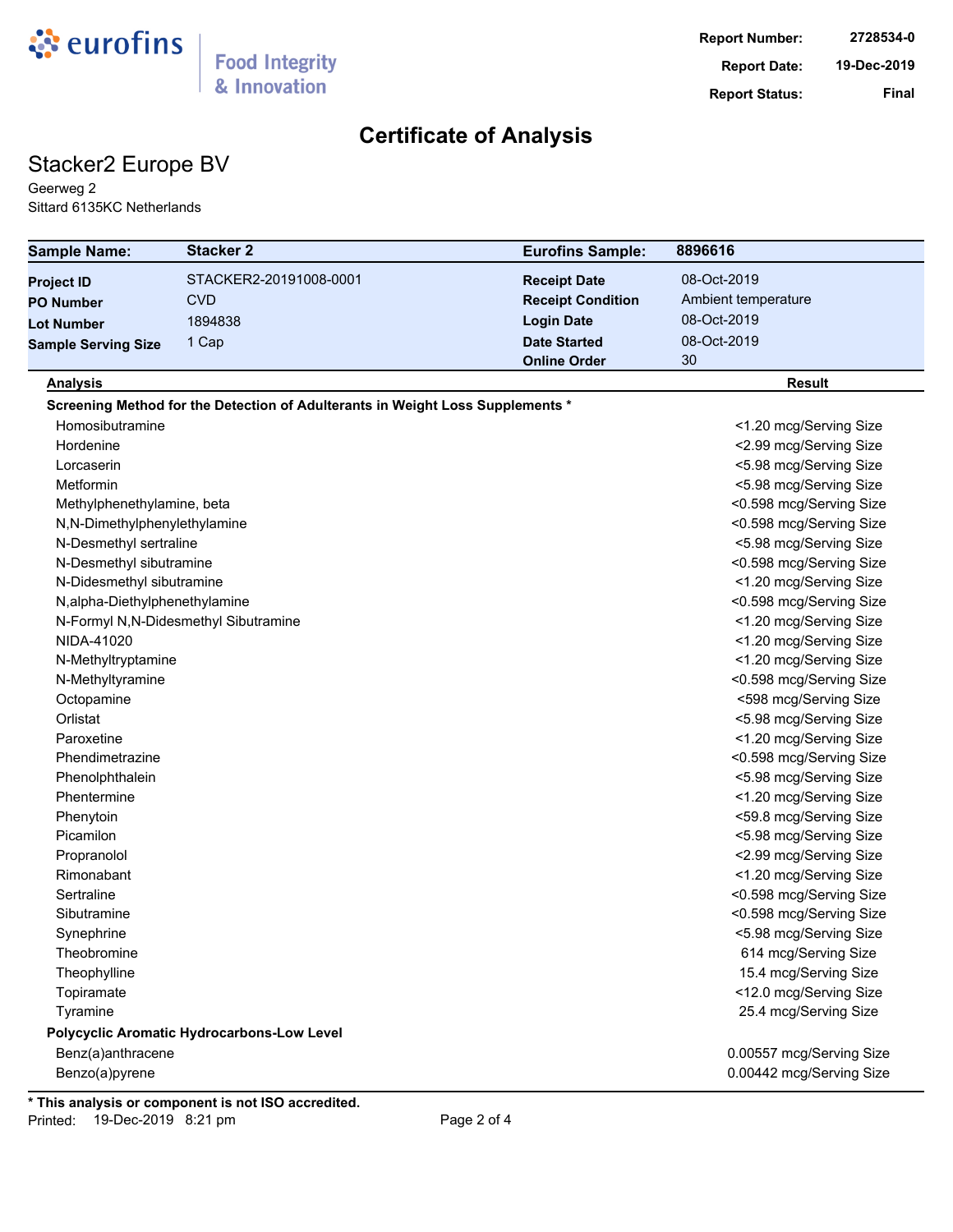

# Stacker2 Europe BV

Geerweg 2 Sittard 6135KC Netherlands

| <b>Sample Name:</b>                                                                                                                                                                                                                                                                                                                                                              | <b>Stacker 2</b>                                     | <b>Eurofins Sample:</b>  | 8896616                                  |  |  |
|----------------------------------------------------------------------------------------------------------------------------------------------------------------------------------------------------------------------------------------------------------------------------------------------------------------------------------------------------------------------------------|------------------------------------------------------|--------------------------|------------------------------------------|--|--|
| <b>Project ID</b>                                                                                                                                                                                                                                                                                                                                                                | STACKER2-20191008-0001                               | <b>Receipt Date</b>      | 08-Oct-2019                              |  |  |
| <b>PO Number</b>                                                                                                                                                                                                                                                                                                                                                                 | <b>CVD</b>                                           | <b>Receipt Condition</b> | Ambient temperature                      |  |  |
| <b>Lot Number</b>                                                                                                                                                                                                                                                                                                                                                                | 1894838                                              | <b>Login Date</b>        | 08-Oct-2019                              |  |  |
| <b>Sample Serving Size</b>                                                                                                                                                                                                                                                                                                                                                       | 1 Cap                                                | <b>Date Started</b>      | 08-Oct-2019                              |  |  |
|                                                                                                                                                                                                                                                                                                                                                                                  |                                                      | <b>Online Order</b>      | 30                                       |  |  |
| <b>Analysis</b>                                                                                                                                                                                                                                                                                                                                                                  |                                                      |                          | <b>Result</b>                            |  |  |
|                                                                                                                                                                                                                                                                                                                                                                                  | Polycyclic Aromatic Hydrocarbons-Low Level           |                          |                                          |  |  |
| Benzo(b)fluoranthene                                                                                                                                                                                                                                                                                                                                                             |                                                      |                          | 0.00696 mcg/Serving Size                 |  |  |
| Benzo(g,h,i)perylene                                                                                                                                                                                                                                                                                                                                                             |                                                      |                          | 0.00498 mcg/Serving Size                 |  |  |
| Benzo(k)fluoranthene                                                                                                                                                                                                                                                                                                                                                             |                                                      |                          | 0.00222 mcg/Serving Size                 |  |  |
| Chrysene                                                                                                                                                                                                                                                                                                                                                                         |                                                      |                          | 0.00902 mcg/Serving Size                 |  |  |
| Dibenz(a,h)anthracene                                                                                                                                                                                                                                                                                                                                                            |                                                      |                          | 0.000435 mcg/Serving Size                |  |  |
| Indeno(1,2,3-c,d)pyrene                                                                                                                                                                                                                                                                                                                                                          |                                                      |                          | 0.00321 mcg/Serving Size                 |  |  |
| Pyrene                                                                                                                                                                                                                                                                                                                                                                           |                                                      |                          | >0.0100 mcg/Serving Size                 |  |  |
| <b>Method References</b>                                                                                                                                                                                                                                                                                                                                                         |                                                      |                          | <b>Testing Location</b>                  |  |  |
| <b>Calculated Sample Weight (PREP)</b>                                                                                                                                                                                                                                                                                                                                           |                                                      |                          | <b>Food Integrity Innovation-Madison</b> |  |  |
|                                                                                                                                                                                                                                                                                                                                                                                  | Elements by ICP Mass Spectrometry (ICP_MS_S)         |                          | Food Integrity Innovation-Harrogate      |  |  |
| Official Methods of Analysis, Method 2011.19 and 993.14, AOAC INTERNATIONAL, (Modified).<br>Pequette, L.H., Szabo, A., Thompson, J.J., "Simultaneous Determination of Chromium, Selenium, and Molybdenum in<br>Nutritional Products by Inductively Coupled Plasma/Mass Spectrometry: Single-Laboratory Validation," Journal of AOAC<br>International, 94(4): 1240 - 1252 (2011). |                                                      |                          |                                          |  |  |
|                                                                                                                                                                                                                                                                                                                                                                                  | Polycyclic Aromatic Hydrocarbons-Low Level (LLPAH_S) |                          | <b>Food Integrity Innovation-Madison</b> |  |  |
| Internally Developed Method                                                                                                                                                                                                                                                                                                                                                      |                                                      |                          |                                          |  |  |

#### Screening Method for the Detection of Adulterants in Weight Loss **Food Integrity Innovation-Madison Supplements (ADULTER1\_S)**